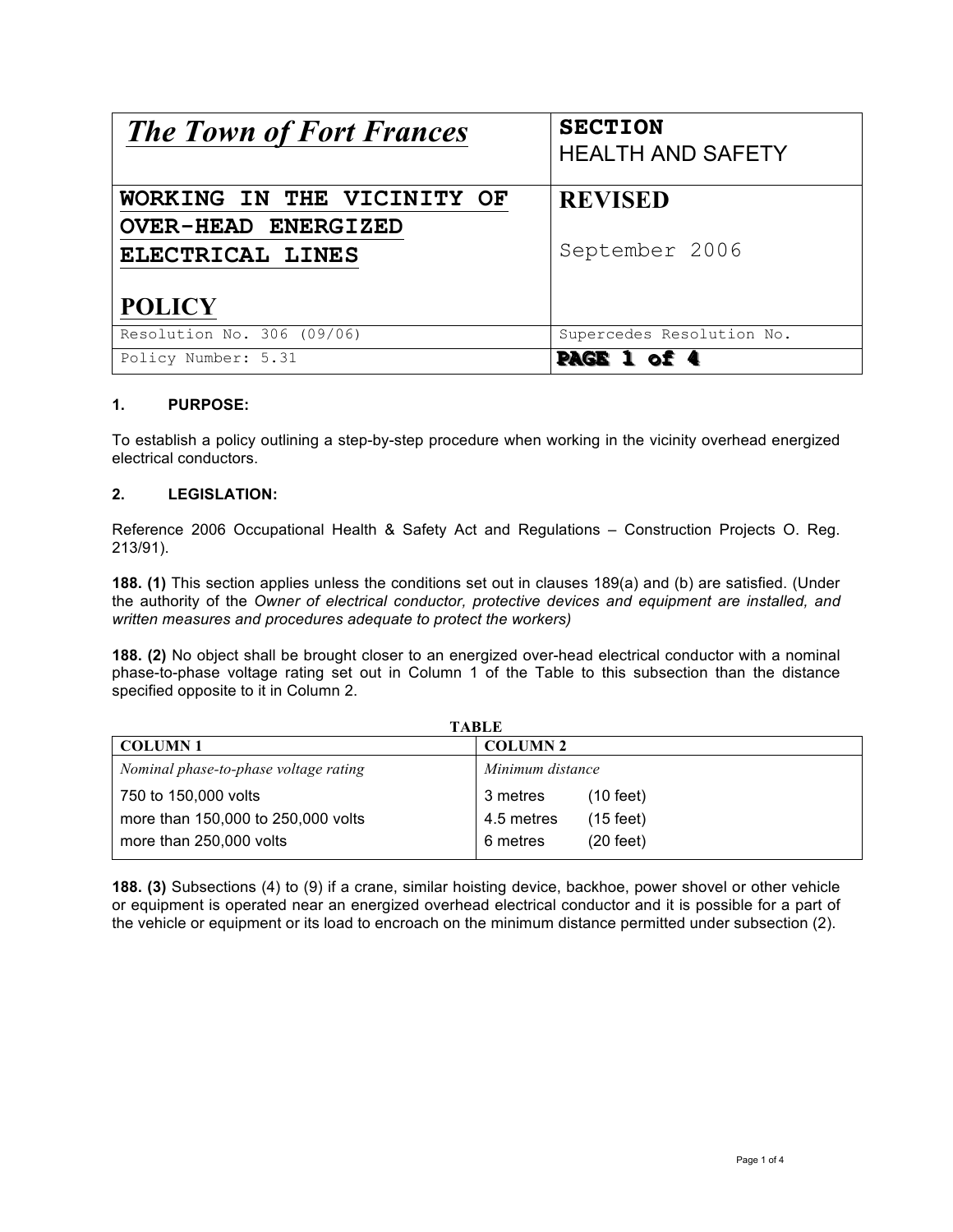**188. (4)** A constructor shall,

- (a) establish and implement written measures and procedures adequate to ensure that no part of a vehicle or equipment or its load encroaches an the minimum distance permitted by subsection (2); and
- (b) make a copy of the written measures and procedures available to every employer on the project.

**188. (5)** The written measures and procedures shall include taking the following precautions to protect workers:

- 1. Adequate warning devices, visible to the operator and warning of the electrical hazard, shall be positioned in the vicinity of the hazard.
- 2. The operator shall be provided with written notification of the electrical hazard before beginning the work.
- 3. A legible sign, visible to the operator and warning of the potential electrical hazard shall be posted at the operator's station.

**188. (6)** Before a worker begins work that includes as activity described in subsection (3), the employer shall provide a copy of the written measures and procedures to the worker and explain to them him or her.

**188. (7)** The worker shall follow the written measures and procedures.

**188. (8)** A competent worker, designated as a signaller, shall be stationed so that he or she is in full view of the operator and has a clear view of the electrical conductor and of the vehicle or equipment and shall warn the operator each time any part of the vehicle or equipment or its load may encroach the minimum distance.

**188. (9)** Section 106 also applies with respect to the signaller designated under subsection (8).

# **2. SAFE WORK PROCEDURES**

### **Introduction:**

When working near energized electrical lines with construction equipment always use caution. Keep equipment away from wires. Even coming within certain distances can cause serious injury or death for the operator, as well as endangering the live of others near by. No matter what kind of equipment or material you're working with, touching or coming close to energized overhead or underground electrical lines is dangerous.

#### **Procedures:**

The followings steps will help you work safely if you must work in the vicinity of energized electrical lines.

## **1) Locate power lines:**

Before beginning work, locate power lines by telephoning Fort Frances Power Corporation (274-9291) or Ontario Hydro (1-800-465-3960) (depending on the jurisdiction) for the voltage of the overhead power lines. Ask for the location and voltage of underground power lines as well. This is especially important if you are planning to use drilling or trenching equipment. If practical, have power line de-energized, barricaded or moved from the work site.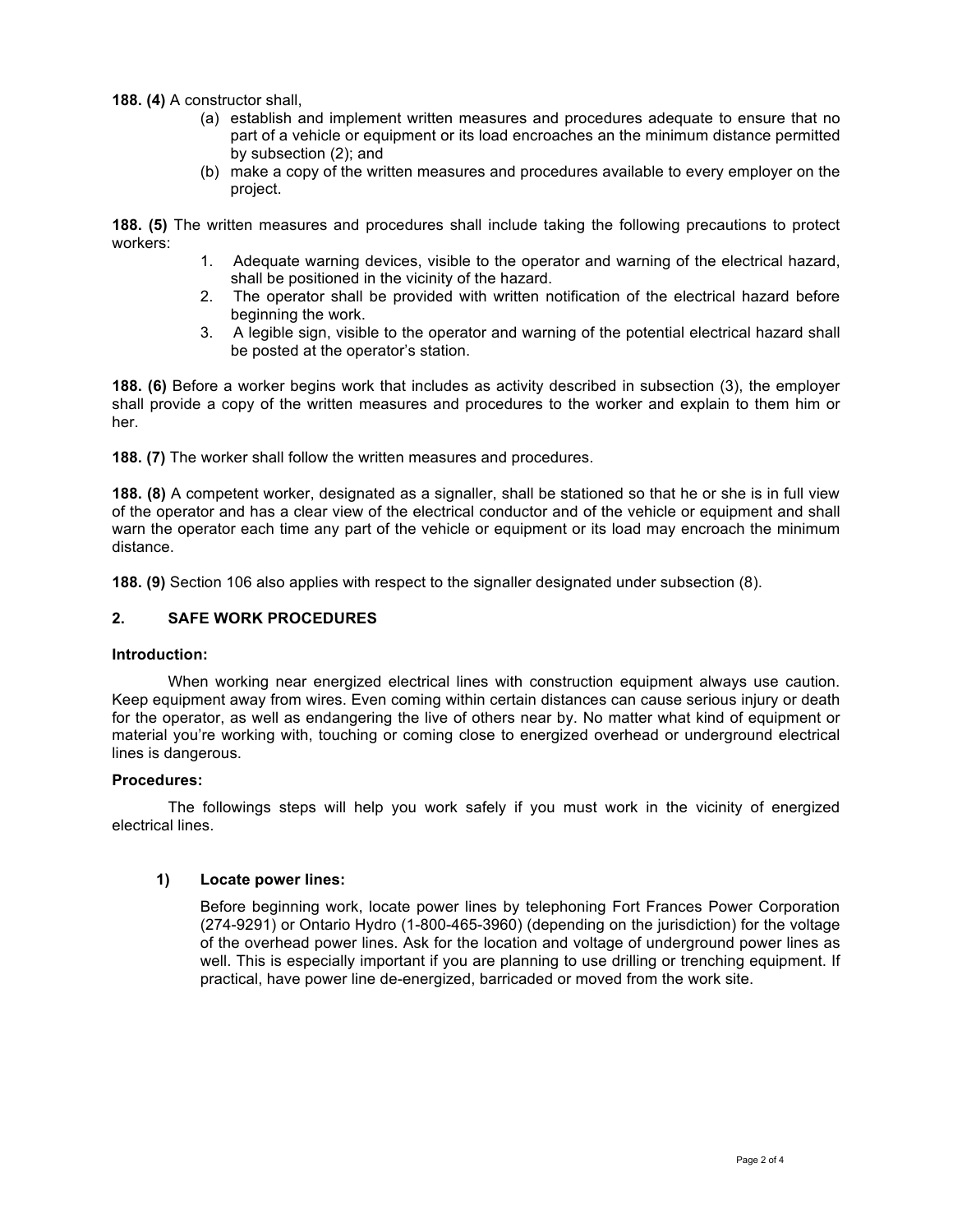## **2) Advise workers:**

The Supervisor or his designate shall prior to commencing work inform the workers/operators of the hazards of touching or coming too close to the lines and provided a them with a written copy of this policy. If working with plans or blueprints, mark the electrical lines on them. Place warning signs along the route of overhead and underground power lines in the work area visible to the operator(s). A legible sign visible to the operator(s) warning of the electrical hazard shall be posted within the equipment or vehicle(s).

## **3) Keep safely away from power lines:**

The Supervisor or his designate shall familiarize workers with the safe distances to keep from power lines. The law (Reg. 188, Regulations for Construction Projects of the Occupational Health and Safety Act 2006) states minimum distances must be kept between workers or equipment and power lines. Refer to table in Section 2 – Legislation – subsection 188(2) for minimum distances.

Power lines less than 750 volts can also injure or kill someone who touches or comes too close. It's difficult to distinguish between low-voltage hydro wires, telephone and cable television wires, therefore avoid taking unnecessary chances by keeping away all wires.

Where there is a possibility that equipment, vehicle, or its load may encroach upon the minimum specified distance a *signaller* shall be designated. The signaller must be stationed in view of the operator and the hazard to warn the operator each time the equipment, vehicle or its load approaches the minimum distance.

# **4) Signaller:**

This section applies to the requirements of a signaller as stated in Section 106 of the Occupational Health & Safety Act and Regulations – Construction Projects O. Reg. 213/91.

### **A signaller shall be a competent worker and shall perform no other work while acting as a signaller.**

The signaller shall wear a garment (vest) that covers at least the upper of the worker and meets the requirements of Section 106. (1.1, 1.2, 1.3 and 1.4) of the OH&S Act and Regulations.

The employer shall ensure that the signaller has received adequate oral training in his/her duties and has received adequate oral and written instructions and keeps a copy of the written instructions at the project.

The signaller shall:

- a. Keep clear of the intended path of the vehicle or equipment or its load.
- b. Be in full view of the operator of the vehicle or equipment.
- c. Have a clear view of the intended travel of the vehicle, equipment or its load.
- d. Watch the part of the vehicle, equipment or its load whose path of travel the operator cannot see.

The signaller shall be in continual communication with the operator by means of a two way radio (separate channel from the regular operational channel) at all times. The signaller shall provide the operator with clear oral communication as to when any part of the vehicle, equipment or its load encroaches the minimum allowable distance as stated in the table referred to in Section 2 – Legislation – subsection 188(2).